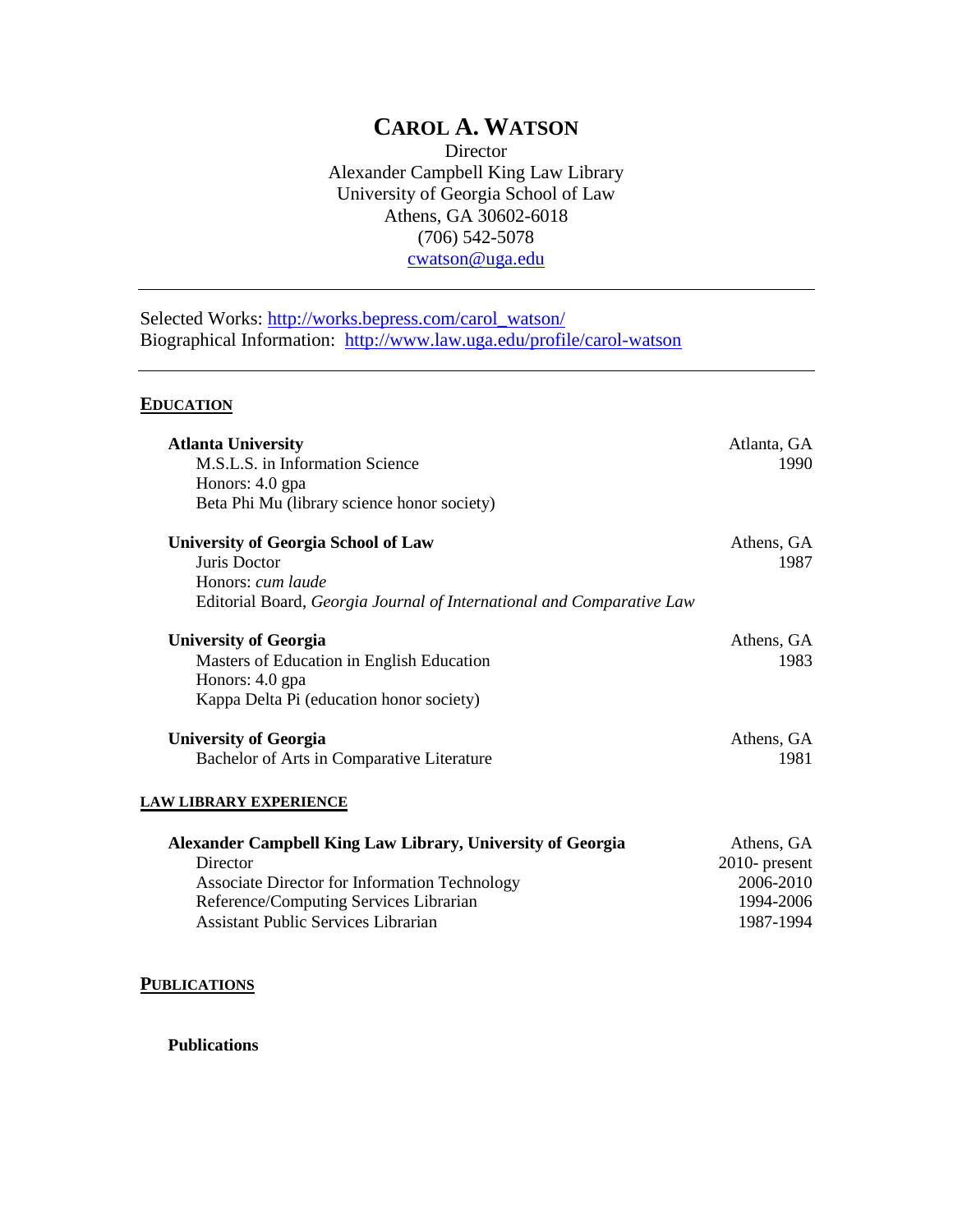*Rethinking Digital Repositories & the Future of Open Access* (with Margaret Schilt and Karen Shephard), 22 Spectrum 28 (2018)

*Securing Professional Development: Getting to Yes* (with Caroline Osborne, and Amy Eaton, 22 Spectrum 14 (2018)

*The Open Access Advantage for American Law Reviews* (with James M. Donovan and Caroline Osborne)*,* Edison: Law + Technology 1 (2015), *available at*: http://www.jptos.org/uploads/edison/edison2015-03A.pdf

*Reference Services in a Law Library*, Law Librarianship in the Digital Age (Scarecrow Press 2013)

*Marketing and Outreach in Law Libraries: A White Paper* (ALL-SIS Task Force on Library Marketing and Outreach)*,* 105 Law Library Journal 525 (2013)

*Will An Institutional Repository Hurt My SSRN Ranking? Calming the Faculty Fear* with James Donovan, 16 Spectrum 12 (April 2012)

*Citation Advantage of Open Access Legal Scholarship* with James Donovan, 103 Law Library Journal 553 (2011)

*Open Access: Good for Readers, Authors, and Journals* with James Donovan, 2 Bloomberg Law Reports, Student Edition 13 (2011)

*Technology Management Trends in Law Schools* with Larry Reeves 103 Law Library Journal 441 (2011)

*Institutional Repositories: A Plethora of Possibilities* with James Donovan, 21 Trends in Law Library Management and Technology 19 (2011)

*Book Review: The Prison Library Primer,* 102 Law Library Journal 493, (2010)

*Researching Georgia Legislative History*, 44 The Advocate 9 (2010)

*Behind a Law School's Decision to Implement an Institutional Repository* (Berkeley Electronic Press, 2008) with J. Donovan) (white paper)

Book Review, *Critical Documents Sourcebooks Annotated: International Commercial Law and Arbitration,* 22 Georgia Journal of International & Comparative Law 557 (1992)

Book Review*, The Guide to International Legal Research,* 20 Georgia Journal of International & Comparative Law 691 (1990)

## **CLE Publications & Presentations**

*Digital Literacy: Detecting Fake News in a Post-Truth Era*, Georgia Institute of Continuing Legal Education, February 1, 2018.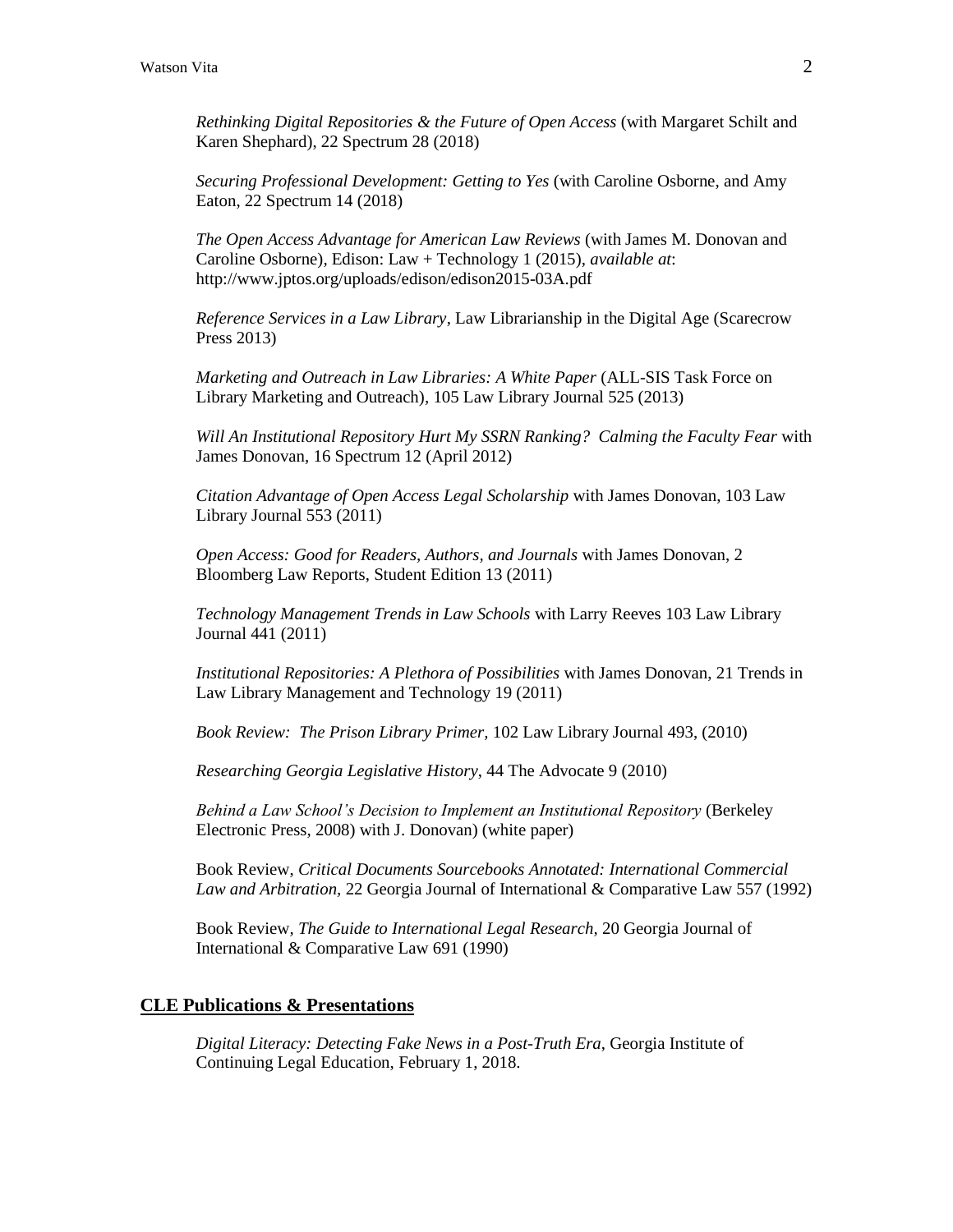*Federal Law and U.S. Government Information: Exploring a Wealth of Resources,*  Georgia Institute of Continuing Legal Education, January 27, 2017.

*Social Searching: Using Social Media for Investigation, Litigation & Competitive Intelligence*, Georgia Institute of Continuing Legal Education, January 29, 2016.

*From Attorney to Detective: Investigative Web Research*, Internet Legal Research, Georgia Institute of Continuing Legal Education, January 30, 2015.

*Maximize Your Decision-Making: A Review of Emerging Technology Trends*, Internet Legal Research, Georgia Institute of Continuing Legal Education, March 29, 2013.

*Technology Trends and Predictions: Is a Flying Car in our Future?* Internet Legal Research, Georgia Institute of Continuing Legal Education, March 19, 2012.

*Tired of Sifting Through 3 Million Search Results? How to be a Google Super Searcher,*  Internet Legal Research, Georgia Institute of Continuing Legal Education, March 28, 2011.

*Forecasting the Future: Emerging Legal Technologies,* Internet Legal Research, Georgia Institute of Continuing Legal Education, March 29, 2010

*Anticipating Technological Change: Predictions, Trends and Gadgets*, Internet Legal Research, Georgia Institute of Continuing Legal Education, March 30, 2009

*Buck Rogers, Esq.: Hot Technology Trends for the Wired Lawyer*, Internet Legal Research, Georgia Institute of Continuing Legal Education, March 2008

*From Locating Missing Heirs to Investigating Expert Witnesses: Maximizing Free Private Investigation Tools on the Web*, Internet Legal Research, Georgia Institute of Continuing Legal Education, March 2007

*Blawgs, Podcasts, Wikis? Deciphering the Lingo and Evaluating Current Awareness Tools*, Internet Legal Research, Georgia Institute of Continuing Legal Education, March 2006

*Beyond the Internet: What Technology Innovations Are on the Horizon*, Internet Legal Research, Georgia Institute of Continuing Legal Education, May 2004

*Internet Research Methodology,* Internet Legal Research, Georgia Institute of Continuing Legal Education, May 2004

*Legal Research on the Internet: Federal and State Cases, Legislation and Regulations*, Internet Legal Research, Georgia Institute of Continuing Legal Education, May 2003

*Beyond the Internet: What Technology Innovations Are on the Horizon*, Internet Legal Research, Georgia Institute of Continuing Legal Education, May 2003

*Internet Legal Research*, Midyear Georgia State Bar Meeting, Senior Law Section, Georgia Institute of Continuing Legal Education, January 2001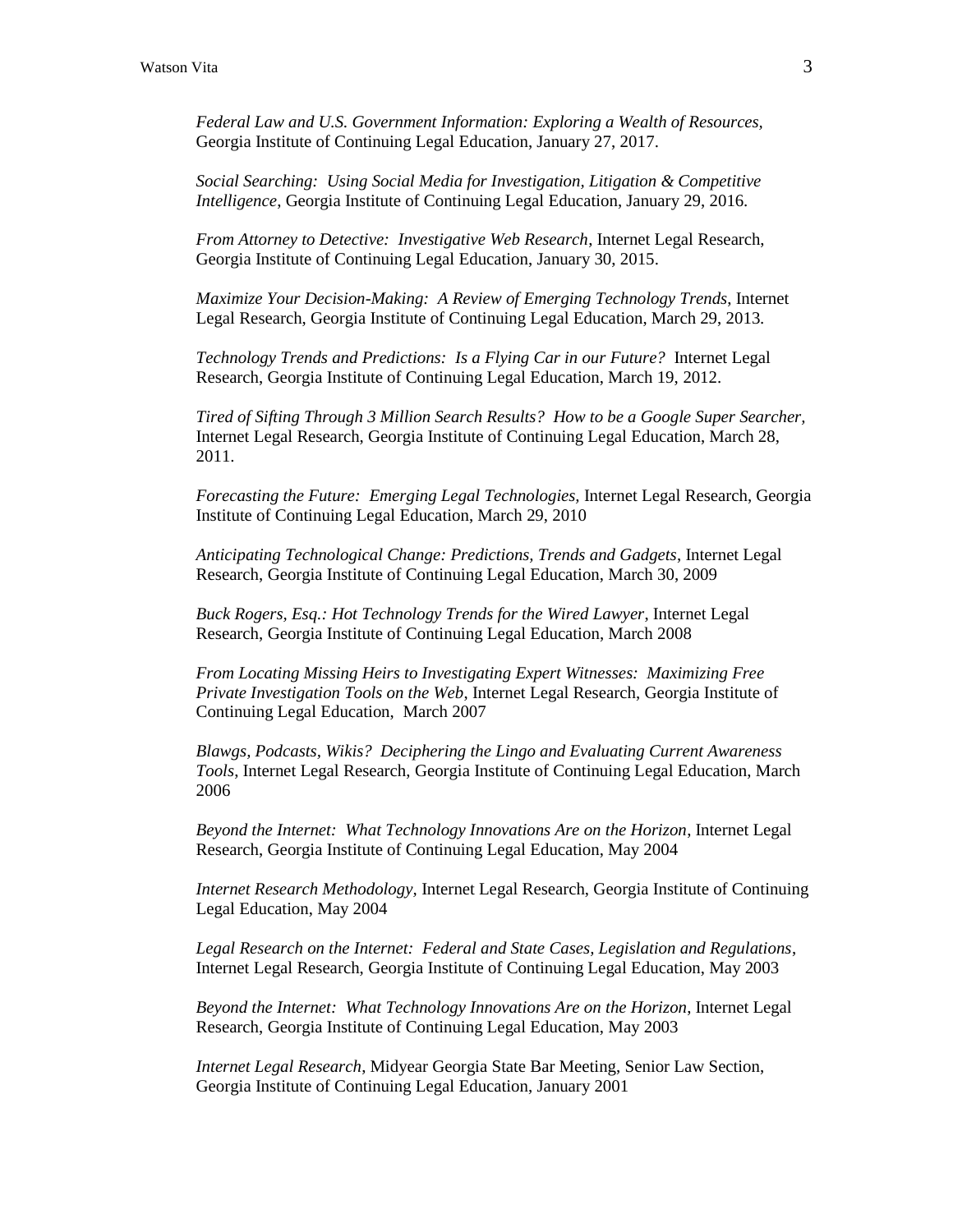*Federal and State Cases, Legislation and Regulations*, Internet Legal Research, Georgia Institute of Continuing Legal Education, November 2000

*Upgrading Your Internet Connection*, Internet Legal Research, Georgia Institute of Continuing Legal Education, November 2000

*Federal and State Cases, Legislation and Regulations*, Internet Legal Research, Georgia State Bar Meeting, Georgia Institute of Continuing Legal Education, June 2000

*Upgrading Your Internet Connection*, Internet Legal Research, Georgia State Bar Meeting, Georgia Institute of Continuing Legal Education, June 2000

*Federal and State Cases, Legislation and Regulations*, Internet Legal Research, Georgia Institute of Continuing Legal Education, November 1999

*Beyond the World Wide Web: Upgrading Your Internet Connection and Internet Tools*, Internet Legal Research, Georgia Institute of Continuing Legal Education, November 1999

*Federal and State Cases, Legislation and Regulations*, Internet Legal Research, Georgia State Bar Meeting, Georgia Institute of Continuing Legal Education, June 1999

*Introduction to the Internet*, Internet Legal Research, Georgia State Bar Meeting, June 1999

*Westlaw and Lexis: Tips, Tricks and Traps*, Cost Effective Legal Research, Georgia Institute of Continuing Legal Education, April 1997

#### **PRESENTATIONS**

## **American Association of Law Libraries**

Moderator, *Transforming Our Libraries from Analog to Digital: A Vision for 2020*, AALL Webinar, January 25, 2018.

*Show Me the Money: Funding Professional Development*, AALL Annual Meeting July 2017.

*Digital Repositories, Law Libraries, and the Future of Open Access*, AALL Annual Meeting July 2017.

Coordinator, *Innovation Lab: Relevant Scholarship: A Conversation with Judge Richard Posner*, AALL Annual Meeting July 2016

Coordinator, *iSpy: Hot Topics in Internet Privacy*, AALL Annual Meeting July 2016

Coordinator, *Rethink Disruption,* AALL Annual Meeting July 2013

Moderator, *Increasing Your Influence*, AALL Annual Meeting July 2013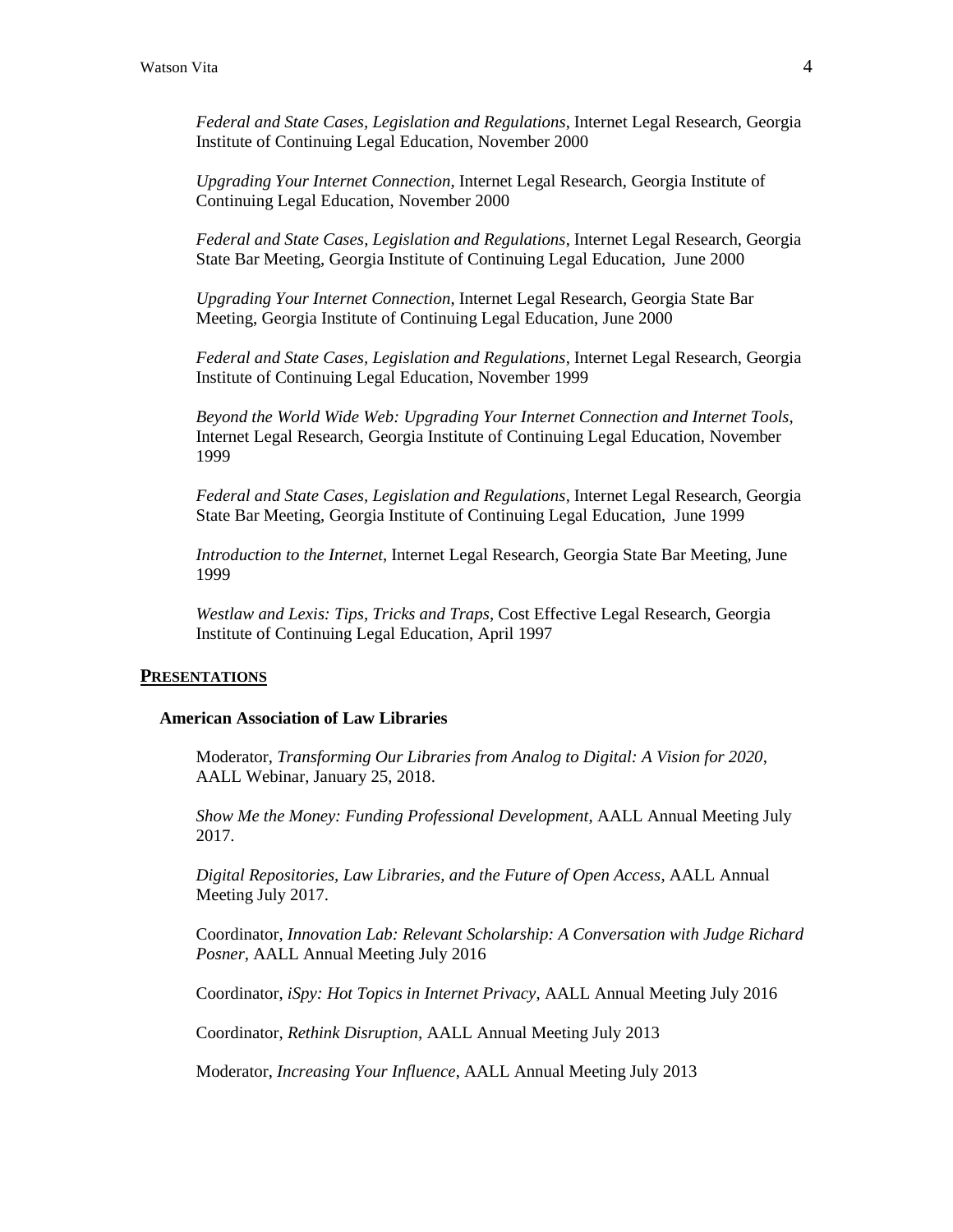*Navigating the New Program Proposal Process*, AALL Webinar, September 14, 2012

*Be Memorable: Advocacy through Storytelling*, AALL Annual Meeting July 2012

*Pruning the Collection, Growing Services: What's New in Your Library?* AALL Annual Meeting, July 2012

*Make the Connection: Mastering the Skills for Professional Networking*, AALL Webinar, June 12, 2012

Moderator, *Introduction to Legal Project Management*, AALL Webinar, October 12, 2011

*Digital Commons @ UGA School of Law: A Cornucopia of Content,* AALL Annual Meeting July 2011

*Advanced Meeting Facilitation,* AALL Annual Meeting July 2011

Moderator*, The Five-Minute Strategic Plan: When You Don't Have the Time or Resources to Do It Perfectly,* AALL webinar June 9, 2011

*Using Pecha Kucha to Enhance Your Presentations*, AALL Annual Meeting July 2010

*Facilitation: the Secret to Successful Meetings,* AALL Annual Meeting July 2010

*Institutional Repositories: Essential Infrastructure for Scholarship in the Digital Age*, AALL Annual Meeting, July 27, 2009

*Peer Collaboration,* AALL Annual Meeting, July 27, 2009

*Behind a Law School's Decision to Implement an Institutional Repository*, AALL Annual Meeting, July 13, 2008

*Managing shifting Levels of Support from LEXIS and Westlaw in the Academic Law Library: Coping Strategies,* AALL Annual Meeting 1997

*Delivering the Message through Newsletters*, AALL Annual Meeting 1996

## **Southeastern Association of Law Libraries**

*Fake News, Post-Truth & Information Literacy,* SEAALL Annual Meeting, April 13, 2018

*Designing Effective Legal Research Rubrics: The Foundation for Successful Assessment*, SEAALL Annual Meeting, April 14, 2018

*A Librarian's Role in Institutional Assessment*, SEAALL Annual Meeting, March 31, 2017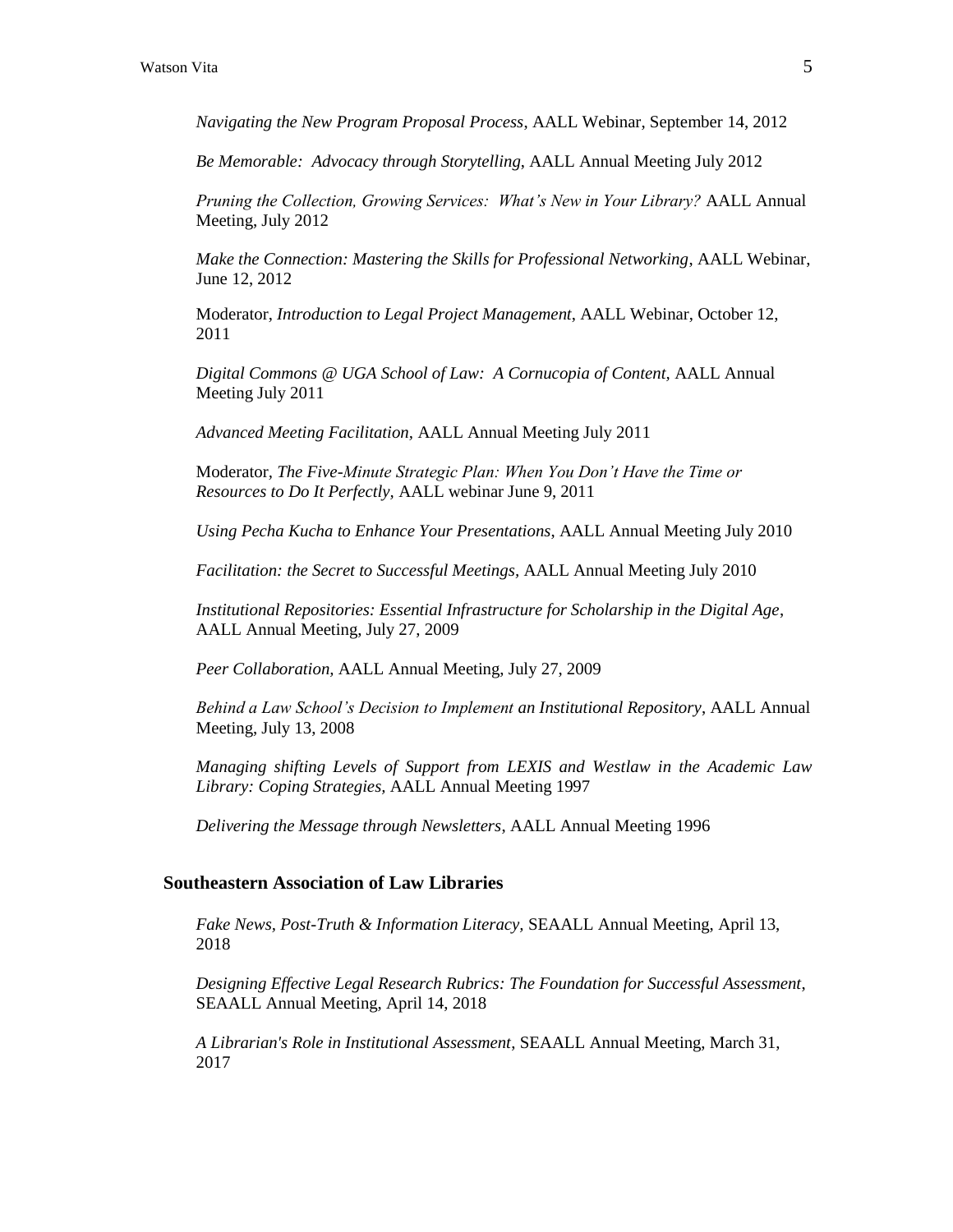*The Impact of Artificial Intelligence in the Legal Environment*, SEAALL Annual Meeting, March 30, 2017

*Competitive Intelligence: Super Sleuth Secrets*, SEAALL/SWALL Annual Meeting, April 14, 2016

*Movin' On Up: Are You Ready for Career Advancement (and do you even want it)?* SEAALL Annual Meeting, April 18, 2015

*The Future Has Already Happened,* SEAALL Annual Meeting, April 4, 2014 (ignite presentation)

*Pioneering a 21st Century Core Collection,* SEAALL Annual Meeting, April 4, 2014 (panelist)

*Enhance Your Public Speaking: Grabbing and Keeping the Audience's Attention*, SEAALL Annual Meeting, April 20, 2013

*Working the Room: Skills for Mastering Social Situations*, SEAALL Annual Meeting, March 23, 2012

*The Future is Now: Sharing New Services Initiatives*, SEAALL Annual Meeting, March 24, 2012

*Institutional Repositories: Essential Infrastructure for Scholarship in the Digital Age*, SEAALL Annual Meeting, April 17, 2009

*From the Front Lines: Enforcing Internet Use Policies*, SEAALL Annual Meeting, April 2006

## **American Association of Law Schools**

Discussant, *Student Assessment: Tips & Tricks from the Trenches*, 2017 AALS Annual Meeting

*Digital Commons @ UGA School of Law: A Cornucopia of Content,* Golden Gate University Law School, January 8, 2011

### **Southeastern Association of Law Schools**

Discussant, *Legal Research and Law Practice Technology Pedagogy*, 2017 SEALS Annual Conference, July 31, 2017

Discussant, *Maximizing Scholarly Imp*act, 2017 SEALS Annual Conference, July 31, 2017

Discussant, *Law Libraries and Legal Education - Financial Drain or Transformational Resource,* 2016 SEALS Annual Conference, August 8, 2016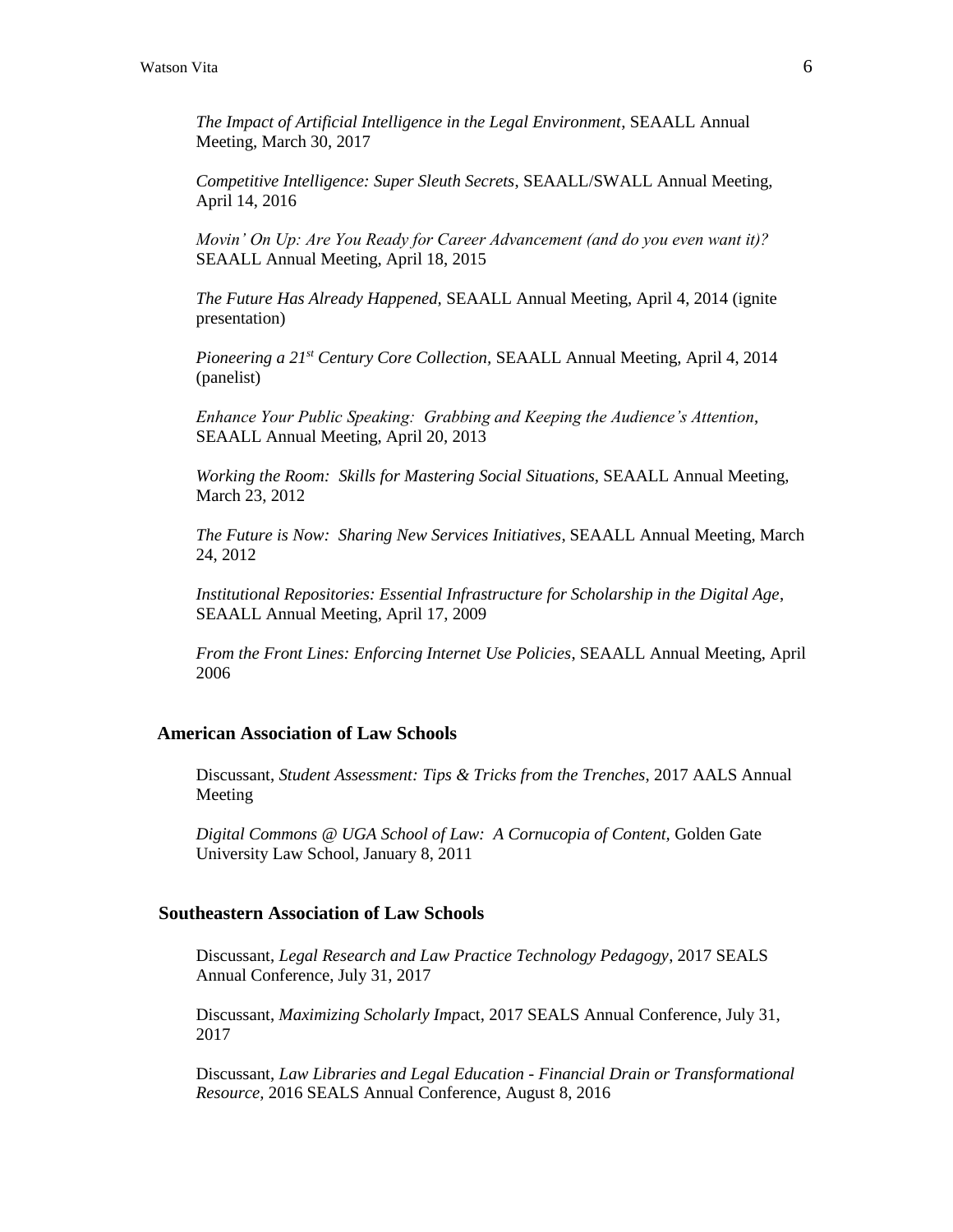Panelist, *Law Practice, Legal Technology and Law Libraries,* 2016 SEALS Annual Conference, August 9, 2016

Panelist, *Libraries Adding Value: Discussion of the Potential of the 22nd Century Law Library*, 2015 SEALS Annual Conference, August 2, 2015

Panelist, *Open Access, Institutional Repositories and Promotion of Faculty Scholarship,*  2014 SEALS Annual Conference, August 5, 2014

## **Canadian Association of Law Libraries (CALL)**

*Spice Up Your Training!* Pre-conference workshop on Pecha Kucha , May 14, 2011

## **CALI**

*Is It Time to Welcome Our Robot Overlords?*, 27<sup>th</sup> Conference for Law School Computing (CALI), June 26, 2017

*Library Technologies – Choosing the Best of Breed,* 26th Conference for Law School Computing (CALI), June 18, 2016

*Implementing BePress' Digital Commons Institutional Repository Solution: Two Views from the Trenches*, 18th Conference for Law School Computing (CALI), June 2008

## **Computers in Libraries**

*Innovative Library Tech: Practices & Services,* 2013 Computers in Libraries, April 8, 2013, Washington D.C.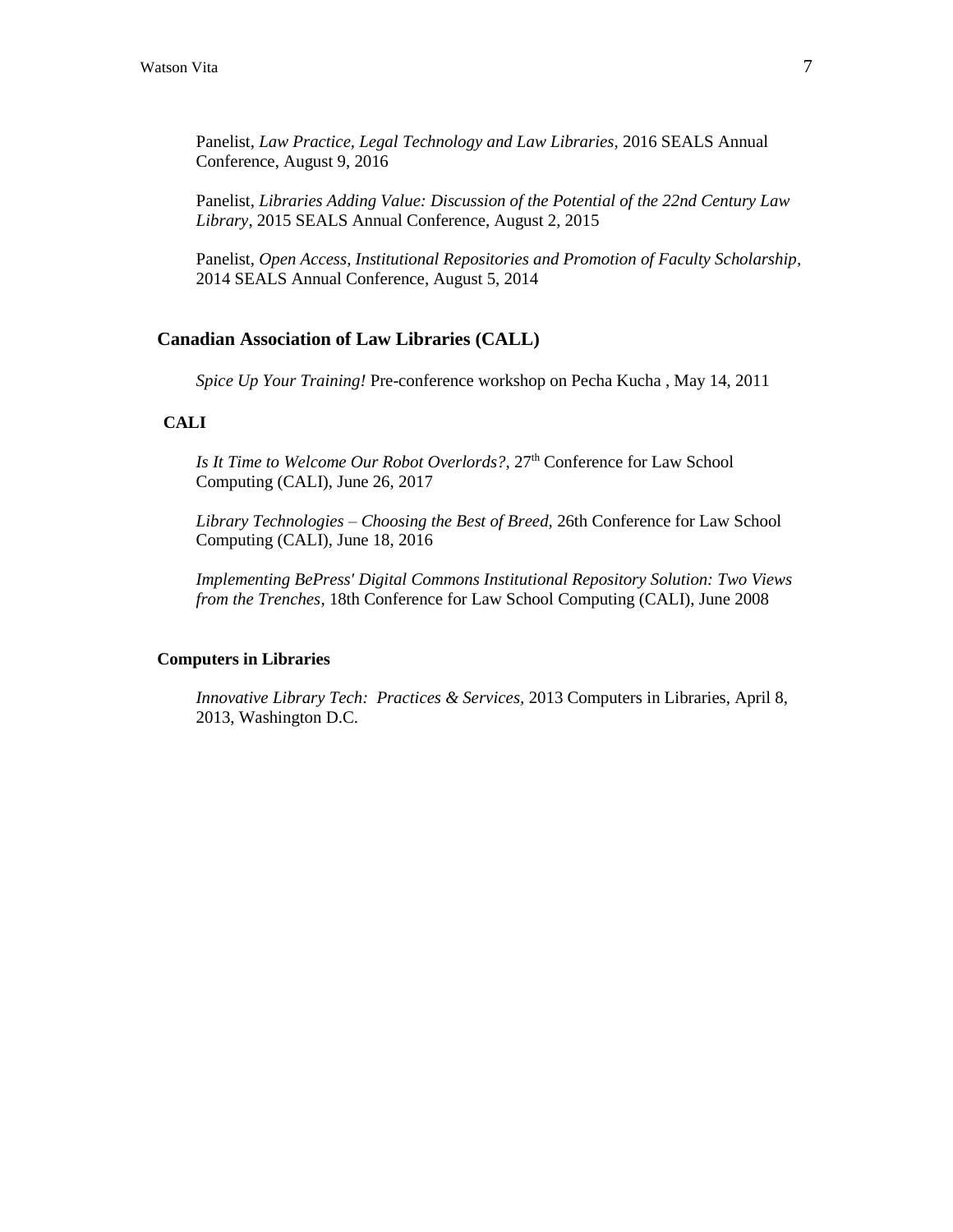#### **Digital Commons**

Webinar, *Digital Commons and SSRN: Turning Perceived Conflict into Real Synergy,* April 15, 2014

#### **International Association of Law Libraries**

Panelist, *Information Literacy in a False/Fake News World,* October 25, 2017, Atlanta, GA

#### **Law Repositories 2015: Shaping the Future**

Member, Steering Committee

Moderator, *Is Digitization Preservation? Debating the Details*, March 31, 2015, Williamsburg, VA

#### **Open Access, the Law and Public Information**

*The Open Access Advantage for American Law Review*, Annual Open Access Symposium, May 19, 2015, UNT Dallas College of Law, Dallas, TX

#### **University of Georgia**

*Increasing Scholarly Impact with Open Access Publishing,* UGA Open Access Week, October 2012

#### **University of North Carolina Law Library**

*Building Professional Relationships through Personal Interactions,* Staff workshop, January 2014 (with Wendy Moore)

#### **PROFESSIONAL ASSOCIATION S & ACTIVITIES**

**American Association of Law Libraries** Body of Knowledge Development Special Committee, Member, 2016-17 Academic Law Libraries Special Interest Section (ALL-SIS), 1995 -present Continuing Education Committee, 2009-2011 Vice Chair, 2009-10 Chair, 2010-11 Task Force on Library Marketing and Outreach, 2011-2013 Vice Chair, 2011-13 Annual Meeting Program Committee (AMPC) Member, 2012-13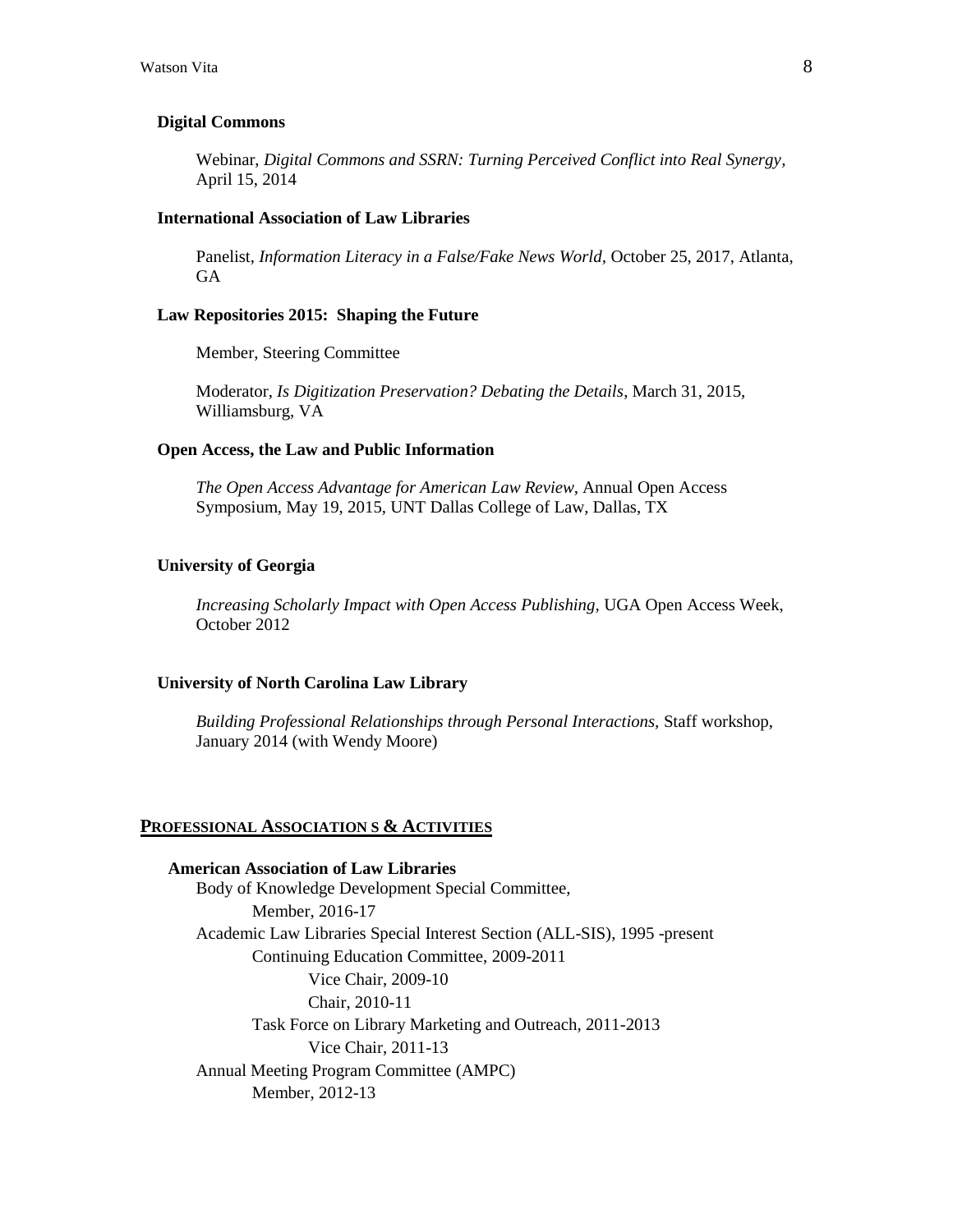Ex-Officio, 2015-16 Chair, 2014-15 Continuing Professional Education Committee (CPE), 2013-15 Vice-Chair, 2014-15 Chair, 2015-16 Council of Chapter Presidents, 2011-2013 Grants Committee, 1995-96 Chair, 1998-99 Computing Services Special Interest Section (CS-SIS), 1995 to present Recruitment and Involvement Committee, 2012-13 Jobs Database Committee, 2010-11 Emerging Technologies Committee, 2011-12 Institutional Repository Caucus, 2015-present Nominations Chair, 2015-2016 Handbook Committee, 2016-17 AALL Mentoring Program, 2012, 2014 Leadership Academy Mentor, 2014, 2016, 2018 Foreign, Comparative and International Law Special Interest Section (FCIL-SIS), 1994 Travel Grant Recipient, 1993 Scholarship Recipient, 1989

## **Southeastern Association of Law Libraries**

Professional Development and Support Task Force, Chair – 2018-19 Strategic Planning Committee – 2014-15 Service to SEAALL Award – 2014 Placement Committee, 2014-16 Chair, 2015-16 Service to SEAALL Committee – 2012-13, 2014-16 Education & Publications Committee – 2013-16 Handbook Editor, 2013-16; Handbook Co-Editor, 2016-17 Immediate Past President, 2012-13 President, 2011-12 Vice-President, President-Elect, 2010-2012 Executive Board Member, 2010 - 2013 Articles and By-Laws Committee – 2011-13 Chair, 2012-13 Programs Committee, 2009-2010, 2016-17 Chair, 2010-2011 Local Arrangements Committee, 2008-09 Newsletter Committee, 1994-1996 Member, 1992-present

#### **Atlanta Law Libraries Association**

Member, 2011 – present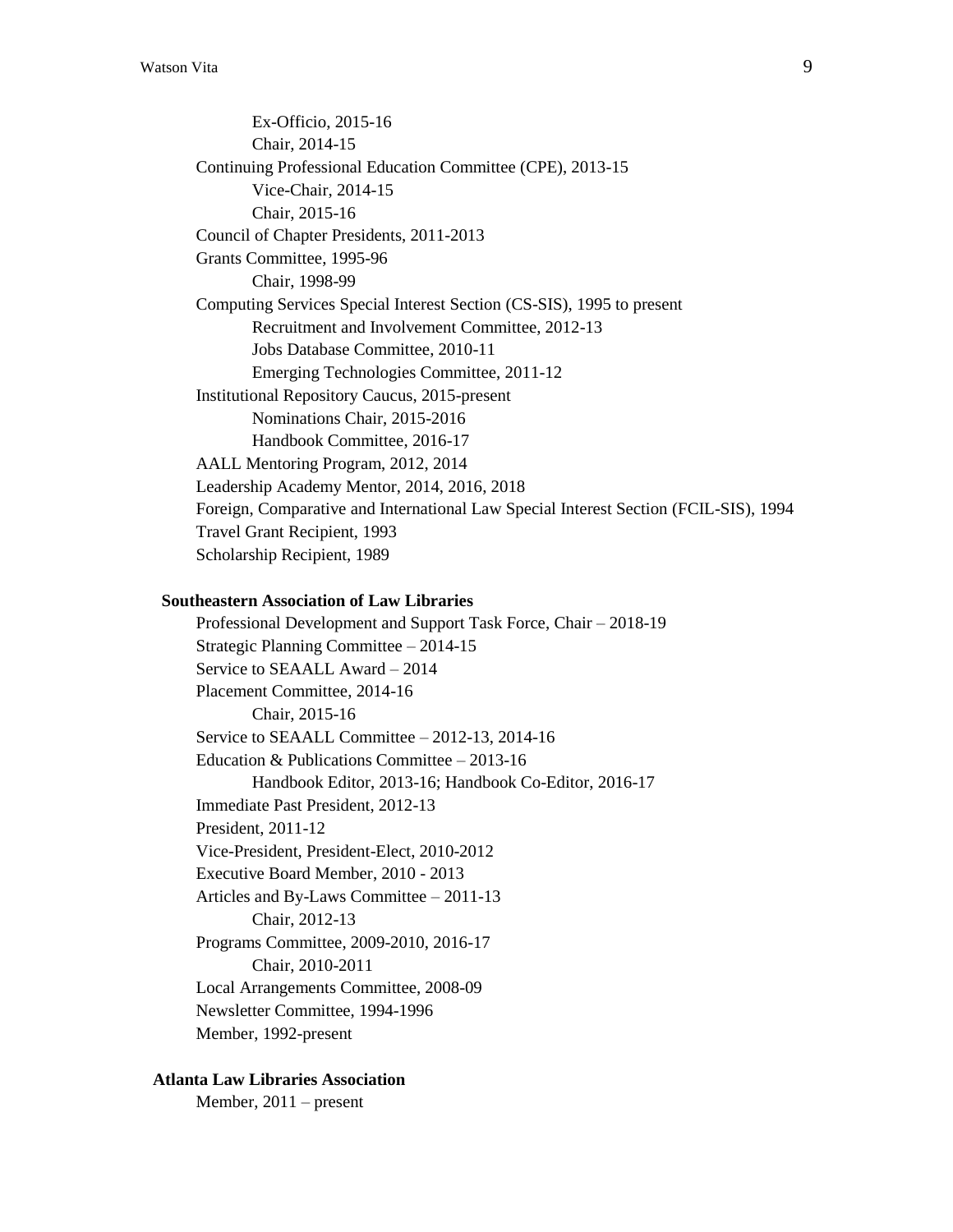## **American Association of Law Schools Section on Law Libraries and Legal Information Section**

Past-Chair, 2018 Chair, 2017 Chair-Elect, 2016 Executive Board, 2016-18

## **American Bar Association**

Member, 1994-present Site visitor, California Western School of Law, February 2014 Site visitor, Washington & Lee School of Law, October 2015 Site visitor, Boston University School of Law, March 2017

#### **Georgia State Bar**

Admitted 1987

## **LAW SCHOOL SERVICE**

Senior Administrators, 2010 – present Assessment Committee, 2015-17 Search Committee – Budget Director, 2017 Search Committee - Legal Research & Writing Instructor, 2014 ABA Self-Study Committee, 2018-19, 2011-12, 2005-2006, 1998-99 Web team, 2009- present CX User Group team leader, 2004-2010 Facilities, Technology and Library Committee, 2003-2008 Law Library Committee, chair, 2010- present Spurgeon Public Interest Fellow evaluator, 2012 - 2015 Renovation Committee, 2002-2003 Computing Services Committee, 1998-2002 Computer Committee, 1994-97 Advisory Committee for International and Transnational Legal Studies, 1993-94

## **UNIVERSITY SERVICE**

University Council Library Committee, member, 2013-14 MyProfile Working Group, Publications Action Team, Profiles Action Team, Database Coverage Team, 2012-13 Information Technology Management Forum (ITMF), member, 2003-2010 Vice-Chair, 2007-2009 IT Budget Subcommittee, 2004 Chief Information Officer (CIO) Search Committee, 2003-2004 Provost's Information Technology Task Force, 2003 Campus Information Technology Forum (CITF), member, 1998-2002

#### **AWARDS AND HONORS**